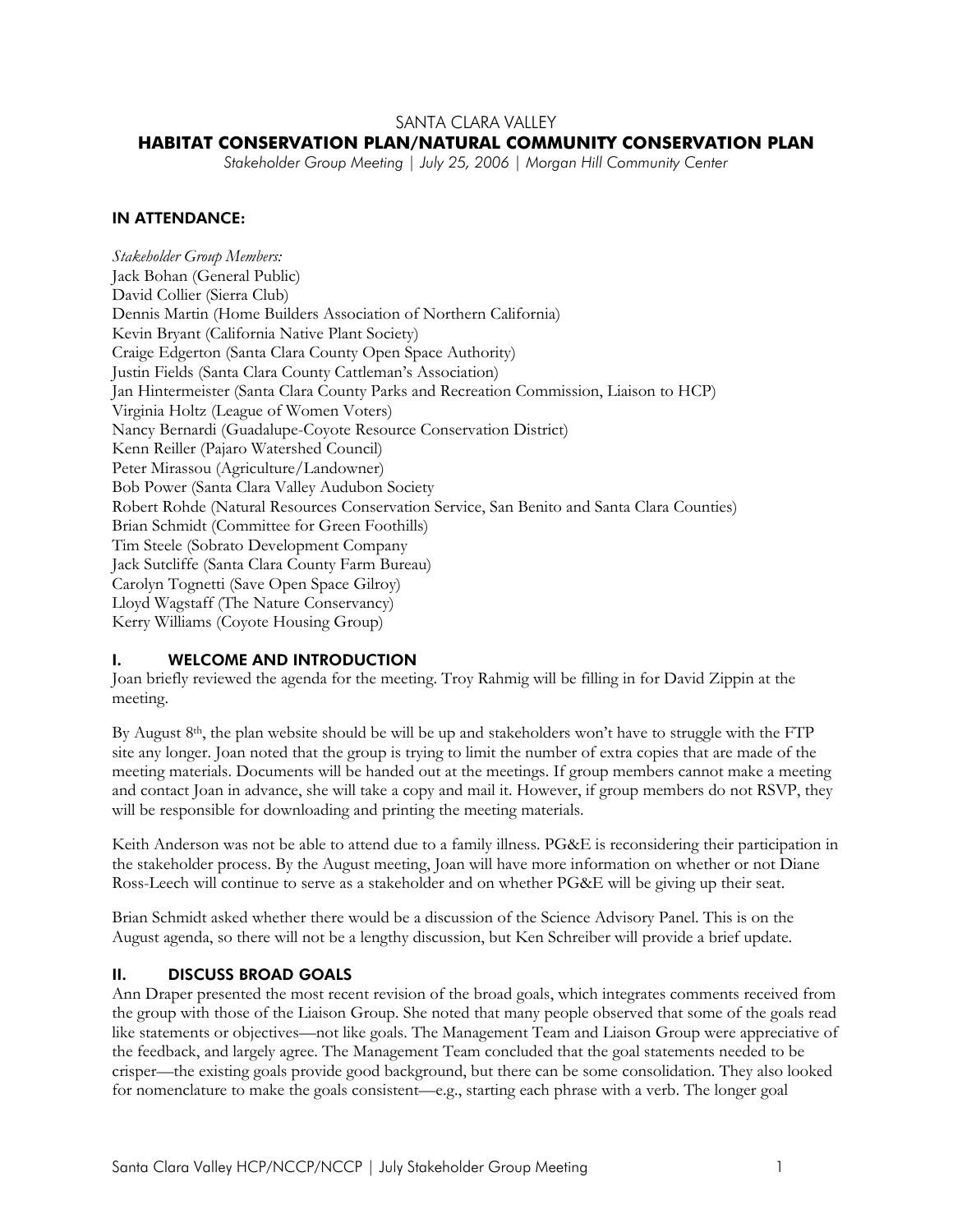statements will be used as the process moves forward. The full text of the statements is attached at the end of the minutes.

#### *Biological Resources and Conservation*

 Agencies wanted the word "restore" used. There are goals to address both species and natural communities to meet needs of both HCP and NCCP.

### *Multipurpose and Benefit Plan*

- A key factor for cities was to facilitate economic growth in keeping with approved general plans. Cities liked "facilitate" rather than "allow" or "assist."
- Names of potential partners have been removed to avoid leaving anyone out.
- Statements are careful not to define things too explicitly—e.g., relative benefit or equitable allocation.

### *Effective and Efficient Implementation*

- Some HCPs deal primarily with private development. This plan has a great deal of public development, so it is important to link this to water supply and flood protection.
- The goal is to be efficient and not duplicative—many of the partner agencies already have adaptive management plans in place for some mitigations.
- Bob suggested ending the sentence after "public projects" and not providing examples.
- Lloyd asked for clarification of the meaning of "preserve watershed"—this seems to imply that we'll buy up all the land—is that the intention?

### *Multi-Purpose and Benefit Plan*

- Nancy Bernardi asked that "appropriate" be taken out.
- Craige asked what is enhancing the diversity of a plant community. What's the difference between enhance and restore? He wants a clarification of the meaning—possibly we can do both, which allows us to be flexible.
- Ann Draper responded that in the Water District, the distinction is that if you cause a problem, you have to mitigate it; however, if you just do it for the benefit, it is enhancing.
- Kenn Reiller felt that enhance was a good thing to leave—we have a very managed environment. We don't necessarily want to restore things. There are opportunities to recover species when we enhance; but if we simply restore, there may not be the same opportunities.
- The group suggested that maybe we can just say improve—but restore and enhance have specific meanings, and we want to respect that.
- David Collier observed that we shouldn't lose the concept of integrity and functionality in our wording either, as applied to the system of ecosystem blocks. He also has a slight reservation about just saying "flood protection" without a caveat. It is a valuable goal, but done badly, it can work against you there should be some language saying flood protection that's compatible with the other goals.
- Are we really facilitating economic growth? Isn't this really just physical growth that we're facilitating which may be a byproduct of (or contribute to) economic growth.
- Ann Draper agreed that this may be specific to the cities' concerns. Cities see economic and physical growth as part and parcel of the same thing.
- David Collier responded that our purpose is to facilitate the consequences of economic growth—not the growth itself. You can grow economically without growing physically.

## III. DISCUSS CHAPTER 2 (LAND USE PORTION)

Troy led a discussion of preliminary comments on Chapter 2.

Carolyn asked about pages 2-3 on Gilroy. She felt that it was confusing—Gilroy does have their General Plan, which goes to the year 2020. However, the HCP document says that ultimate buildout of city will occur only within the General Plan boundary—but we haven't determined the term of the HCP plan yet. Gilroy may craft a new General Plan well before the HCP term ends.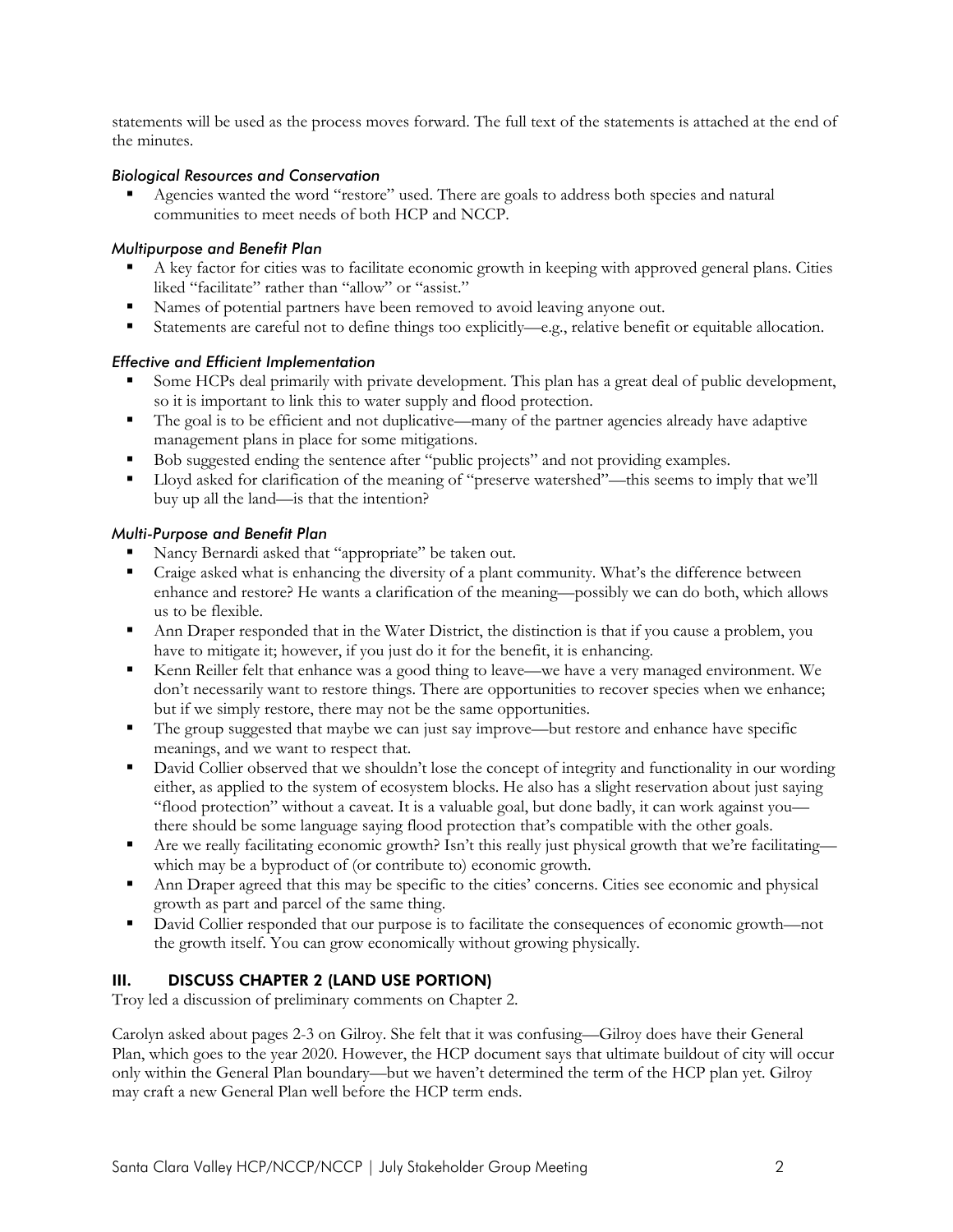Troy asked whether the city of Gilroy uses the current boundary as a long-term boundary, or simply as the 20-year boundary. Cydney Casper helped address this—the city knows that it won't be moving east, for instance, so that boundary is essentially set. But growth will probably occur—it's hard to predict where. The city is anticipating what it can within the given 20 year planning timeframe.

Lloyd asked whether or not any city that signs on to the NCCP/HCP basically agrees to the terms of it. Wouldn't they then have to adapt any future plans to the terms laid out in the plan? Virginia suggested that perhaps each city would amend its General Plan if it doesn't fit with the HCP/NCCP at the time they accept it. Troy replied that cities will likely agree to the HCP in light of their current plans, so they really shouldn't have to amend these plans. There's a consistency that would need to occur—cities would have to consider the HCP as they move forward and adapt their GPs, or they'd have to amend their permits, etc.

David Collier noted that the Gilroy 2020 line isn't really an urban limit line—it's just a line for planning. So there's a 35-year gap of potential Gilroy growth that's not covered. Troy agreed, but noted that the HCP will inform those processes moving forward. A General Plan written or updated in 2015 shouldn't be an entirely different direction from an existing plan. David asked if part of our goal wasn't to design the HCP to deal with projected growth. Ken Schreiber replied yes and no. This is true in San Jose and Morgan Hill, which have growth limit lines. The underlying idea is to deal with existing General Plans.

Brian noted that as long as some of these concerns are put into the conservation strategy, that should suffice, since if a city tries to develop a general plan that is inconsistent, it won't meet the requirements of the HCP.

On the first page, first paragraph, Bob noted that he was in a quandary about where this chapter is going….it starts with a history at the time that agricultural development occurred. The chapter doesn't refer to the way things were prior to that. This is important information to explain why this permitting process is important.

Troy noted that this history is discussed in a different way in Chapter 3 in terms of what natural communities are out there, but it doesn't go back to pre-agriculture. What's the baseline condition? How far do you go back?

Kenn noted that the term "restoration" refers to an earlier period when the landscape functioned differently. Historical perspective on what's been gained and lost, what's restorable, is part of the opportunities analysis. There's no full picture if you don't start early enough in this history.

Lloyd added that there is some regulatory power around waterways, etc. In this county this regulatory power has been given to the Water District, and it may be important to define these jurisdictions. Kenn noted that there were ordinances that gave the Water District authority to do things. But the Board of Directors really wanted the Water District to participate with the cities in their General Plans. The Water District didn't have the same police powers that the city or county did. Ken Schreiber concluded that perhaps a clarification of responsibilities is important here.

Virginia asked that we be careful with use of the term "restoration"—there are times when this has occurred in the past and there were unintended consequences. We need to know about the lessons that have been learned. Joan added that we should make sure that if past efforts are duplicated and continued, that they are effective. Virginia concluded that it is also important to know if they were harmful—that's important too.

Kenn mentioned that he went through each of the cities and counties and read their conservation policies. Many of them talked about easements. Santa Clara County is much more sophisticated and clear about their policies in their language--e.g., here's the goal—90 percent open space, 10 percent clustered development, etc.

Troy added that there are a lot of types of open space out there—they're trying to parcel them out into different categories to get a better understanding of all of the differences, etc. Kenn noted that the first four categories were really good, but were constraining—for example, urban parks weren't a candidate for habitat restoration at all. It would be nice to include these lands.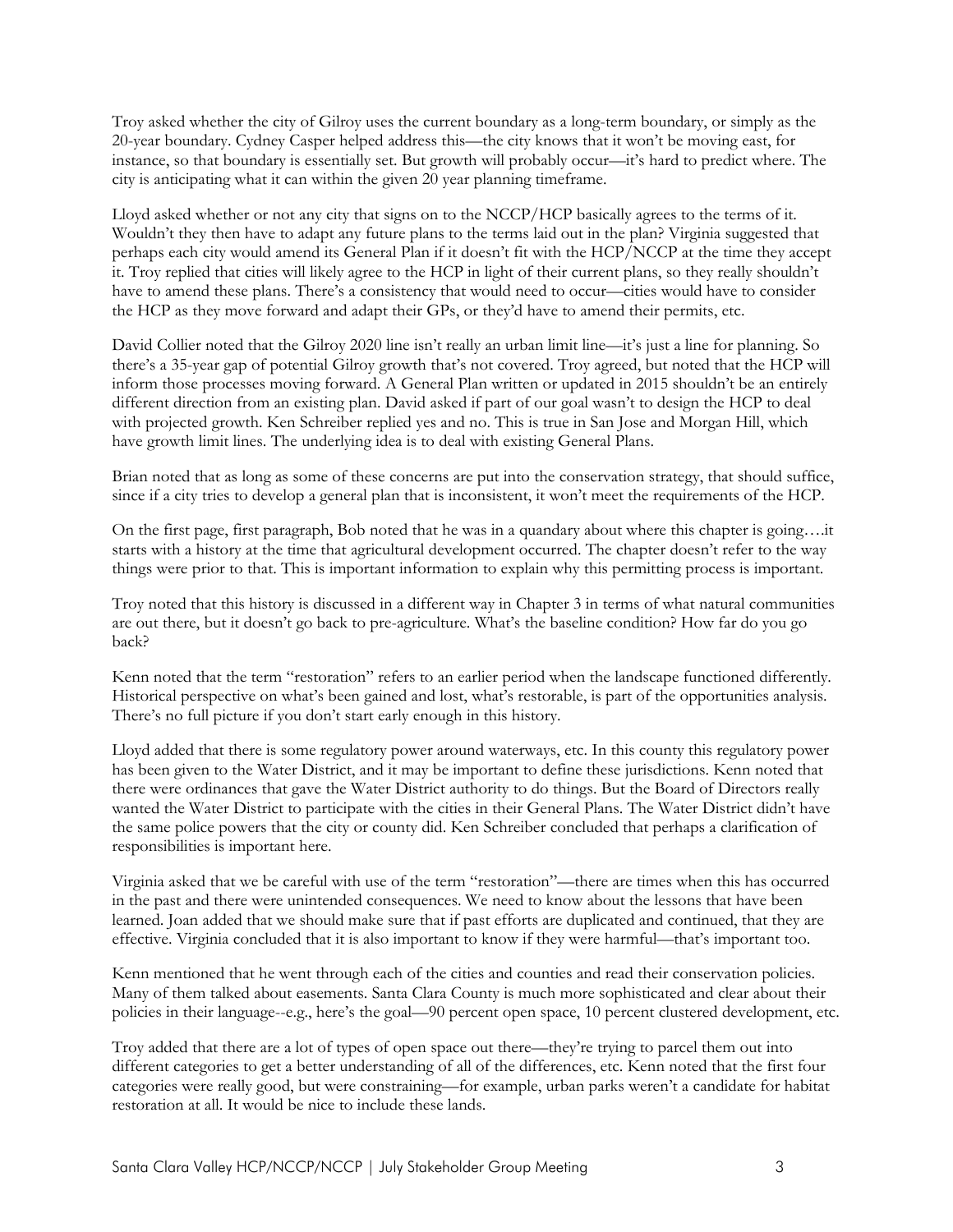David Collier noted that in Table 2-3, (types of open space), golf courses in rural areas are included. How much value does a golf course really have, except perhaps for bird migration? Why is this in type 3 instead of type 4?

Troy responded that they had decided golf courses in rural settings are better than in urban settings because they don't inhibit movement of species, but don't provide many of the other components associated with species support.

David added that rural parks, historic sites, and recreation areas can also all be managed in a way that they do have ecological value. Others (e.g., motorcycle park) may not be appropriate. Maybe this shouldn't be a blanket statement—classification should be on a case-by-case basis. Troy agreed that these are definitely still umbrella categories—there may still be exceptions within them. Peter agreed, noting that golf courses can be designed to be a habitat for species, if the people building it are amenable. Same for motorcycle parks, etc.

Craige observed that in type 1 open space, the reference to "irrevocable" refers just to government agencies, but there are other irrevocable groups (e.g., land conservancies) that aren't mentioned.

Jack added that it would be good to explain what management means—this could be responsible party, public agency, private, etc. Troy responded that sometimes management is well defined; sometimes it's unclear.

Jack also added that in the second paragraph, which refers to lands owned by the Nature Conservancy or permanent conservation easements, etc., more clarification is needed.

Kenn Reiller noted that the list of agencies may not be entirely complete. Also, many have local cooperation agreements with the Corps of Engineers, and the federal program mandates flood protection in a way that maximizes collateral benefit. Federal dollars are associated with this—it's important to recognize state/federal roles and money here. FEMA and others recognize HCPs—there are funding opportunities and benefits. Kenn will leave all of this information with Ken and Ranu.

Jack pointed out that on pages 216-217, the study area acreage and urban development numbers don't add up.

Joan reminded group members that this is not their final chance to comment, but the comments on this draft will be incorporated between this meeting and the next. It would be helpful to catch errors and inconsistencies early.

Jan observed that he had thought comments would be consolidated and used as a basis for discussion. Troy replied that we'll see what works best—for now we'll gather all of the comments and reconcile them all at once. Ken Schreiber encouraged everyone to continue to send in comments in writing (Excel format). The comments will come back with the second draft.

Joan asked that if group members had particular comments they wanted to share with the group, it might be good to bring this into the discussion so that the answer can be shared with the larger group. She wants to avoid doing this for every comment since they may not all benefit from discussion n the large group setting. Joan will also call out any comments that multiple people are making.

#### IV. INTRODUCE AND DISCUSS CHAPTER 3 (PHYSICAL & BIOLOGICAL RESOURCES)

Troy noted that last month, the Chapter 3 version distributed was just the first section of the chapter, which outlines mapping methodology. Now the chapter in its entirety is available. It's a living document, so as things get changed, Jones & Stokes will bring new pages to be swapped out.

All of the tables in Chapter 3 have been revised—take the old versions and recycle; put in new versions.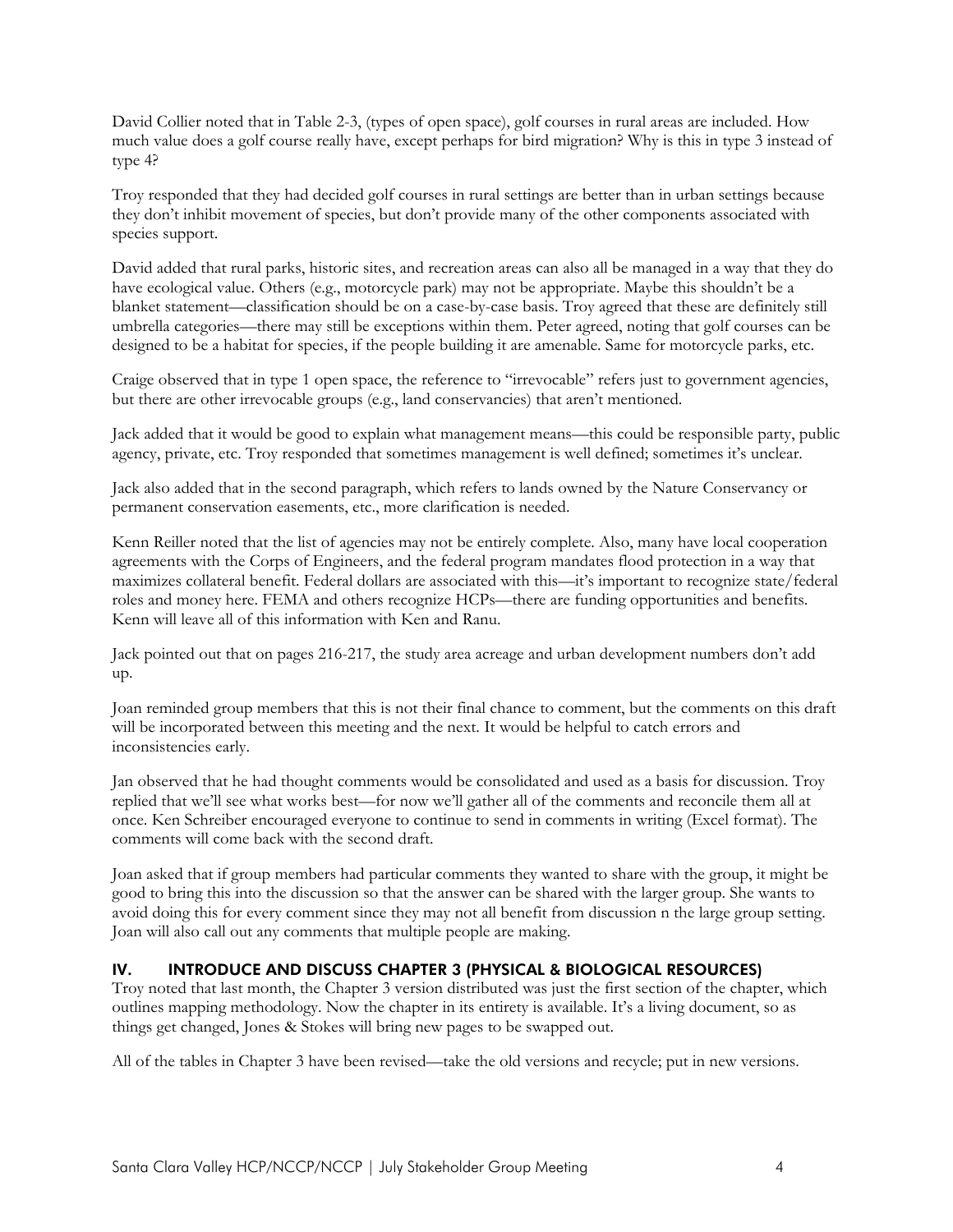All species accounts are now available—the remaining three are in this packet (first 32 were in last month's packet). Packets can be mailed to those who missed the June meeting.

Troy also noted that Chapter 3 deals with natural communities, land cover types, etc. As a lay reader, can you get your head around this? Do the maps make sense to you? It's important that this will be clear to the general public.

David Collier observed that the resolution on the printed copy is so coarse—is there a way to get access to the digital copy and provide some ground truth for small sections?

Troy replied that a substantial ground truthing effort already transpired—but certainly this information can be provided to stakeholders.

Ken Schreiber asked how to create a document like the HCP/NCCP that is clear to the reader 25 and more years from now since the institutional memory will not be available.

Troy also added that there will always be something a little smaller than our mapping unit. This is authorizing take for the permitting activities—but some activities (wetlands, etc) will still require additional permitting. Darryl also clarified that there will be processes down the line that will fill in some of those gaps.

Troy noted that as we move forward, this will be further developed—e.g., if you're doing this in a wetland, these things will have to happen. This may not show up at the level of impact analysis.

Pat explained that we're trying to figure out what we expect the impacts to be and the reserve system we'll need to mitigate these impacts. But we'll need to do an annual plan to monitor the takes, etc.—this is where the smaller-scale issues will get caught.

Kenn Reiller observed that on page 3-1 of the original draft—model structure and development methodology [3-20 of new draft]—habitat models use four criteria (slope steepness, ecoregion, etc.) We should keep this simple—the hydrology map is critical. We should include additional criteria in bullets for hydrology map.

Tim noted that implicit in adding this is that it needs to be re-reviewed as far as the relationship between those criteria.

Peter asked why we can't create the plan in such a way that it can be changed in ten years or so, rather than setting it in stone. Troy replied that we can always amend the plan. David Collier questioned this in light of the "no surprises" clause. Troy confirmed that the plan shouldn't be changed frequently, but if there were a drastic change in, say, climate, you'd have to revise it to make sense.

Ken Schreiber added that the plan will also have a strong monitoring and adaptive management section.

Tim asked if the funds for updating and monitoring this are really integrated into this plan. Pat replied that they are—this is required for the plan to go forward.

David Collier asked how this works legally. The partners may be disinclined to support the revision process what if the environmental agencies want it changed, but the cities don't? Who decides?

Ken noted that in the grand scheme of things, the cost of the plan is a very small amount of money, compared to what it will cost to implement the plan. Will this process build in money to redo the whole plan at some point? No, probably not—but we likely won't get to this point. You'd do studies and modifications first.

Bob Rhode noted that several people have registered this concern, and requested the group receive a response. Brian also observed that David's point is basically correct as far as federal law—he's not sure on state law.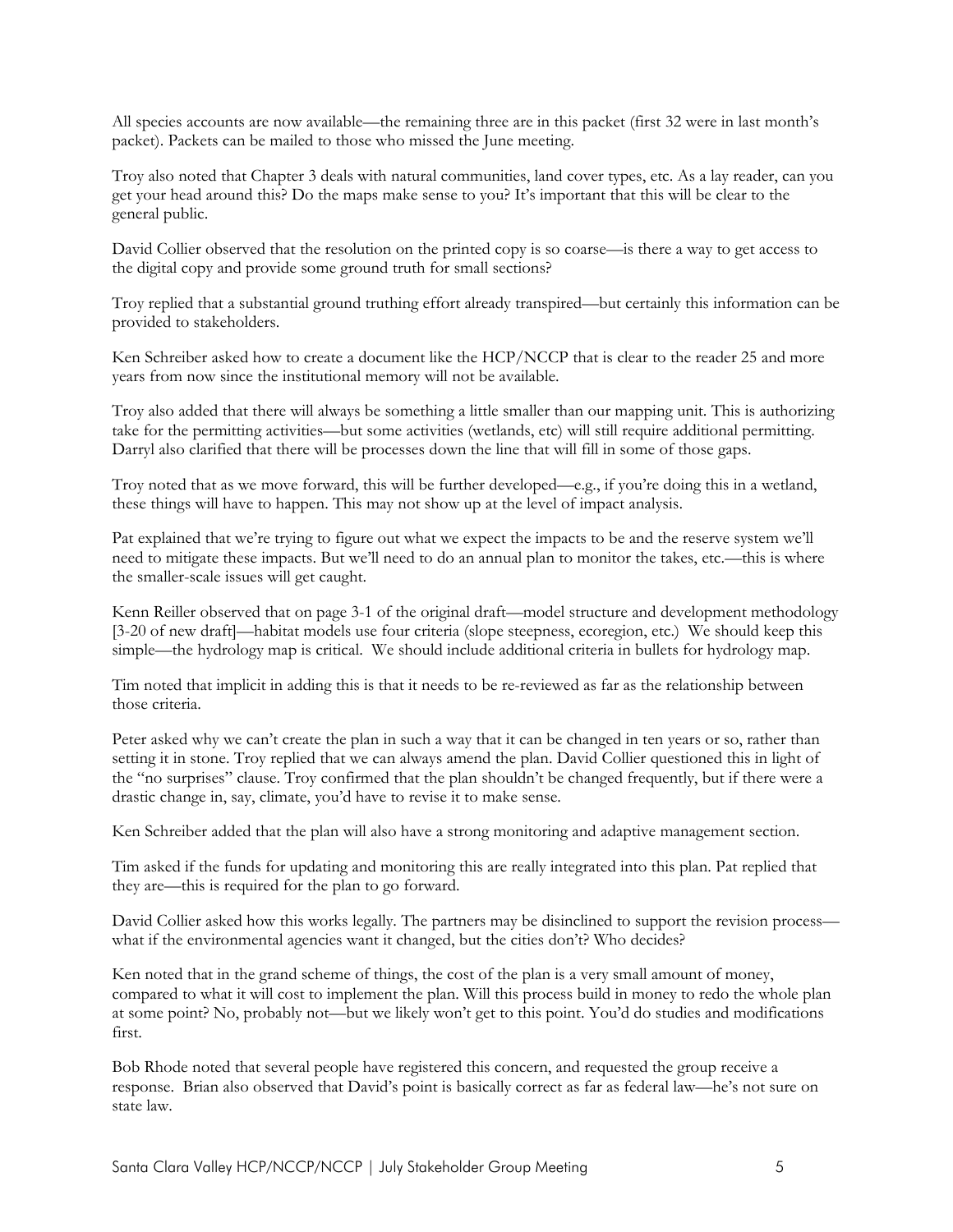Kenn Reiller noted that adaptive management is all about scientific procedure. How good our model is will decide how good the plan is. There might be enough conservatism built into the model that any problems will be small—versus large-scale problems. This is a critical point—little problems are manageable, and we don't anticipate big problems. Maybe we need a little more discussion on why we should be confident. Jack added that to make this clear in 50 years, we need to get away from generalities and provide specific examples.

Jan brought up the burrowing owls and bank swallow. He wants to understand how these models are going to be used. The breeding habitat is the critical part—maybe we should just be looking at breeding records. We should be reflecting the specific breeding requirements, not just locations. All of the locations are secondary habitat, rather than primary habitat. He doesn't think the primary habitat designations are correct, however. Burrowing owls like low-lying land, yet the primary habitat on the maps is all high grassland. Burrowing owls are associated with brown squirrels and that might be an easier way to classify them.

Troy replied that the locations are likely correct, but not every burrowing owl that is seen is reported. Some of the habitat, though, is based on parameters—maybe we need to change that. Jan agreed that observational bias is a good point, but this may not be the case here—there have been surveys and all populations are at low elevations. Troy noted that the current survey statewide will also be included as the results become available.

Peter asked how we know which species are endangered and which aren't. Troy replied that each species account, near the beginning, lists the species status. Peter then asked how we know whether populations are or are not dropping or if this has been the status quo. Troy replied that to list a species as endangered or threatened, you have to document the past populations of the species pretty exhaustively, though this isn't necessarily comprehensive.

David Collier observed that there was some uncertainty in the land cover assessments—this is a pretty significant conversation. Everything else is fundamentally determined by these units. We need to be able to trust those, or at least know how much we can't trust them. In the interest of time, Joan recommended delaying this conversation until the next meeting since the group will continue the Chapter 3 discussion then.

Ken Schreiber also asked the group to remember that Chapter 3 and Appendix B are different, but related.

Troy noted that Chapter 3 is trying to capture the biological diversity of the study area in terms of what's there. Species accounts don't tell this story very nicely, but do go hand-in-hand. Similarly, models are based on Chapter 2—these things all come together in various ways.

There are 35 species, and the species accounts range in length—if group members want to read all of them, that's great, but they should feel free to focus on those in which they're especially interested or in which they have expertise. It would be great to get comments on the models and how they'll affect this process, however.

## V. PROVIDE UPDATE ON MANAGEMENT TEAM ACTIVITIES

Ken Schreiber noted that the Management Team has quarterly extended meetings to take a look at big-picture issues. They've spent a lot of time talking about covered activities. What are the issues that might bring people out to a public meeting? They're going to try to identify them and bring them to the group for discussion.

The Management Team also discussed the potential role of State Parks. State Parks is interested in getting involved with the HCP/NCCP—but they have not had positive experiences in the past. They also tried to do one of their own, but had difficulties. This is an issue that will be talked about more—how can State Parks be involved, especially given that much of Coe Park is in the study area? The Liaison Group meeting in August will discuss this as well.

The Management Team will introduce the Liaison Group to draft chapters 1, 2, and 3. State regulations also require an independent science process. A workshop with this team occurred on July 6<sup>th</sup> and 7<sup>th</sup>—no staff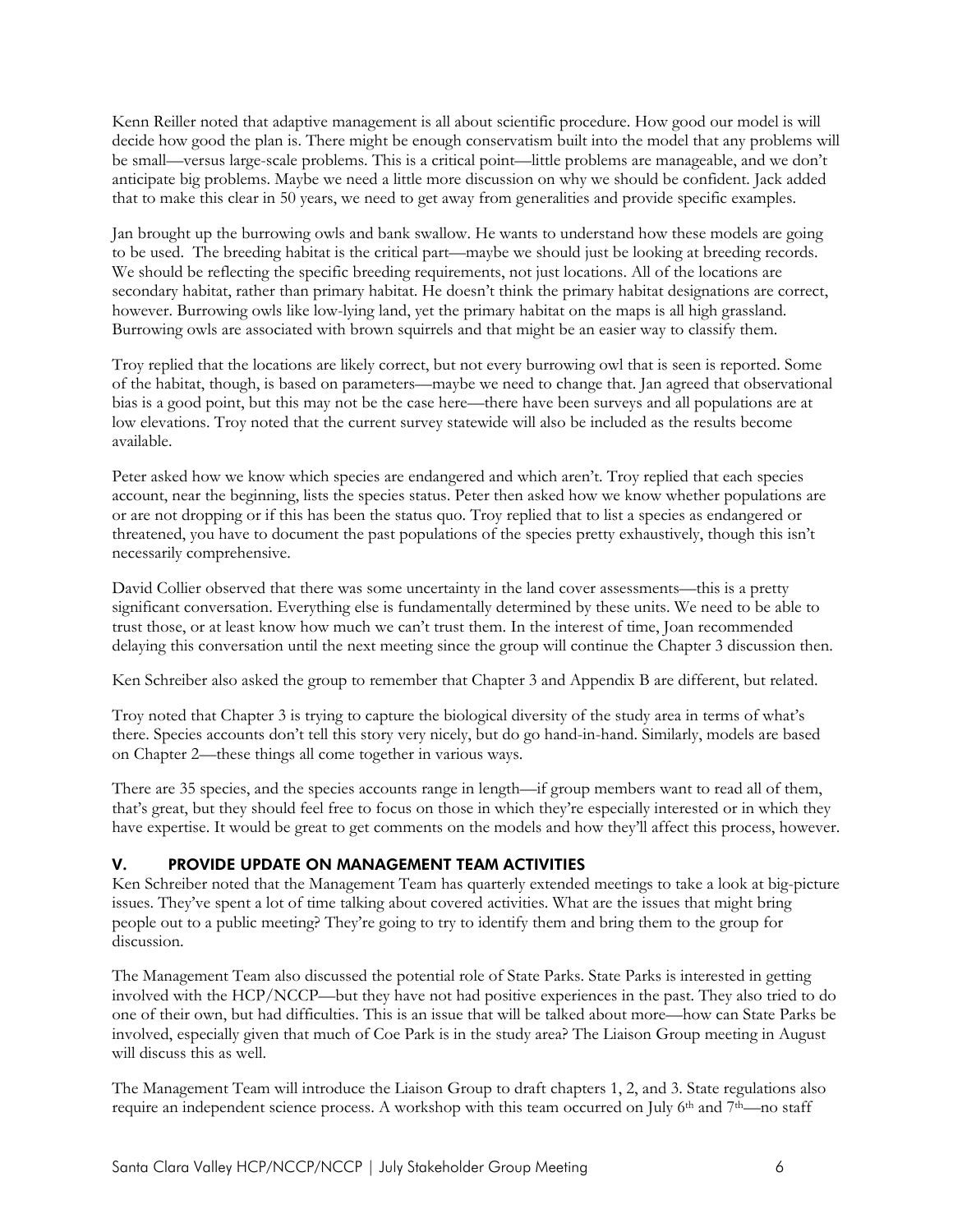was present for the advisors discussion of substantive issues. The science advisors will produce a report that will be out in early October. The workshop seemed to go well.

Jan asked if a roster of the science team had been published. Ken Schreiber noted that it will be in the report. However, the group is not supposed to contact them, so it's not available yet.

Pat explained that the initial contract is an honorarium to do the initial review, but there's an option for the science advisors to come back and occasionally do presentations, so we may see them from time to time.

Kenn Reiller asked if the State Parks General Plan included in Chapter 3 like the cities' plans. Ken noted that the State Parks plan was very outdated, but that this was a possibility.

Karen noted that names and organizations for the stakeholders but not contact info will be posted on the website—people can include links to websites for organizations, though. The site will be posted in August for internal review. Constituents can review this as well.

#### VI. NEXT STEPS

The next stakeholder meeting will be held on Tuesday, August 22nd from 4:00 pm to 6:30 pm. Members were provided with hard copies of the materials that will be discussed during the August meeting. Those who were unable to attend and did not contact Joan in advance will need to download copies electronically from the MIG FTP site.

Members are also welcome at the Liaison Group meeting, to be held Thursday, August 24<sup>th</sup> at 2 pm.